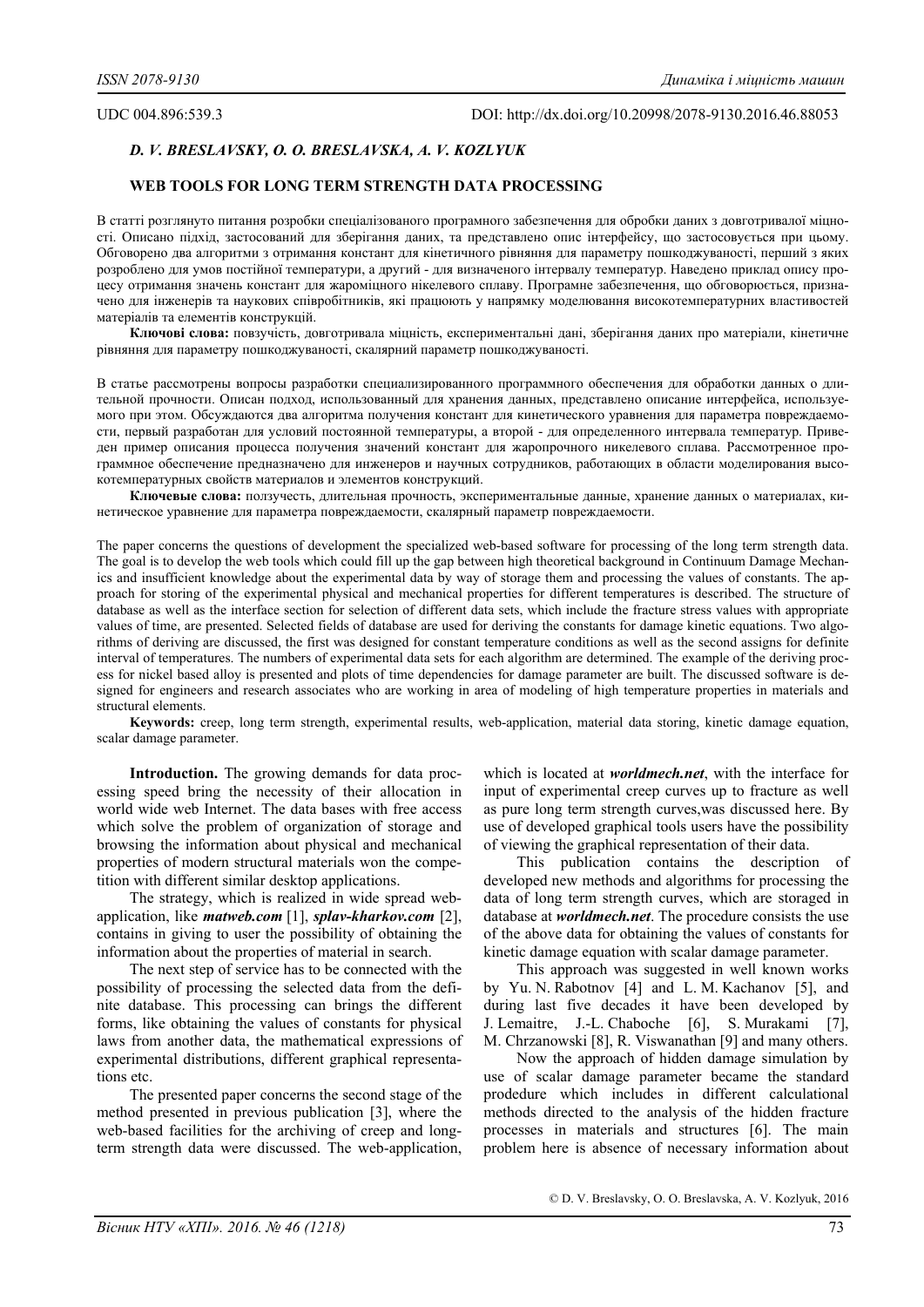the long term strength data for definite material as well as temperature and stress varying ranges.

The aim of presented paper is an attempt to develop the web tools which could fill up the gap between high theoretical background in Continuum Damage Mechanics (CDM, [6]) and insufficient knowledge about the experimental data by way of storage them and processing the values of constants.

**Description of the approach for data storing**. As it is well known, the long term stregth data for definite material and fixed temperature range can be storaged by two means, which are connected one with another. The first way is publishing or storage in database the values of stresses which cause the fracture in uniaxial specimen after the definite time moment. Such representations can be found in different handbooks, for example in [10]. The second type of the above data presentation is graphical, which contains in building the plot of dependence between fracture values of stress and corresponding time values. Usually this plots are built in logarithmic coordinates. This possibility of experimental data presentation was realized in first stage of the work and is described in [3].

Let us discuss the first mean. The large amount of the data were obtained by experimental way during last seven decades. The uniquiness of this information consists in the fact that obtaining of each value demand many

months and, in many cases, the years of experimental observations. These data were published in scientific journals and handbooks like [10].

In this work we realize the approach which consists in transferring the published data into database. It was built by use of PHP and SQL language [11] as well as MySQL database control system.

The user interface contains from the sequential input operations for the type of material (steel, nickel, titanium alloy etc.), its grade, temperature of experiments and the values of stresses which caused to fracture after the standard number of hours (100, 1000, 10000 etc.). The possibility of input the data for another specified time value and corresponding stress is realized additionally.

It is provided in current version of the web-site, that only administrators can fill the blanks of above mentioned data. The possibility for input data for any user will be added in future versions, but the managing of the information, its checking will be kept by administrator like the procedure had been done for experimental curves storing and described in [3].

Fig. 1 contains the general view of the database.

In this figure the general menu of the web-site *worldmech.net* can be seen as well as the form for adding the above described information. The bottom part of the screenshot contains the ready strings for nickel based alloy (here, for example the grade *ЭИ437Б* is presented for three temperature values).



**Algorithm for processing of long term strength data.** The filled strings of database are presented on Fig. 1 can be used for finding the unknown constants for the kinetic damage equations.

Let us regard two options of this equation. The first is formulated for constant temperature [6]:

$$
\omega = D \frac{\sigma^m}{(1 - \omega)^l} \quad \omega(0) = 0. \tag{1}
$$

Here  $\sigma$  is acting stress,  $\omega$  is the damage parameter,

*D, m* and *l* are the constants which have to be determined for fixed temperature by use the data are presented on Fig. 1. Due to the presence of three constant values, the user have to switch to next panel for selected material and select three values of stresses with corresponding values of times to fracture. The equation (1) is integrated on time and system of three linear algebraic equations for three unknowns *D, m* and *l* has to be solved.

The second option is obtaining of the constants for the case when the temperature dependence has to be con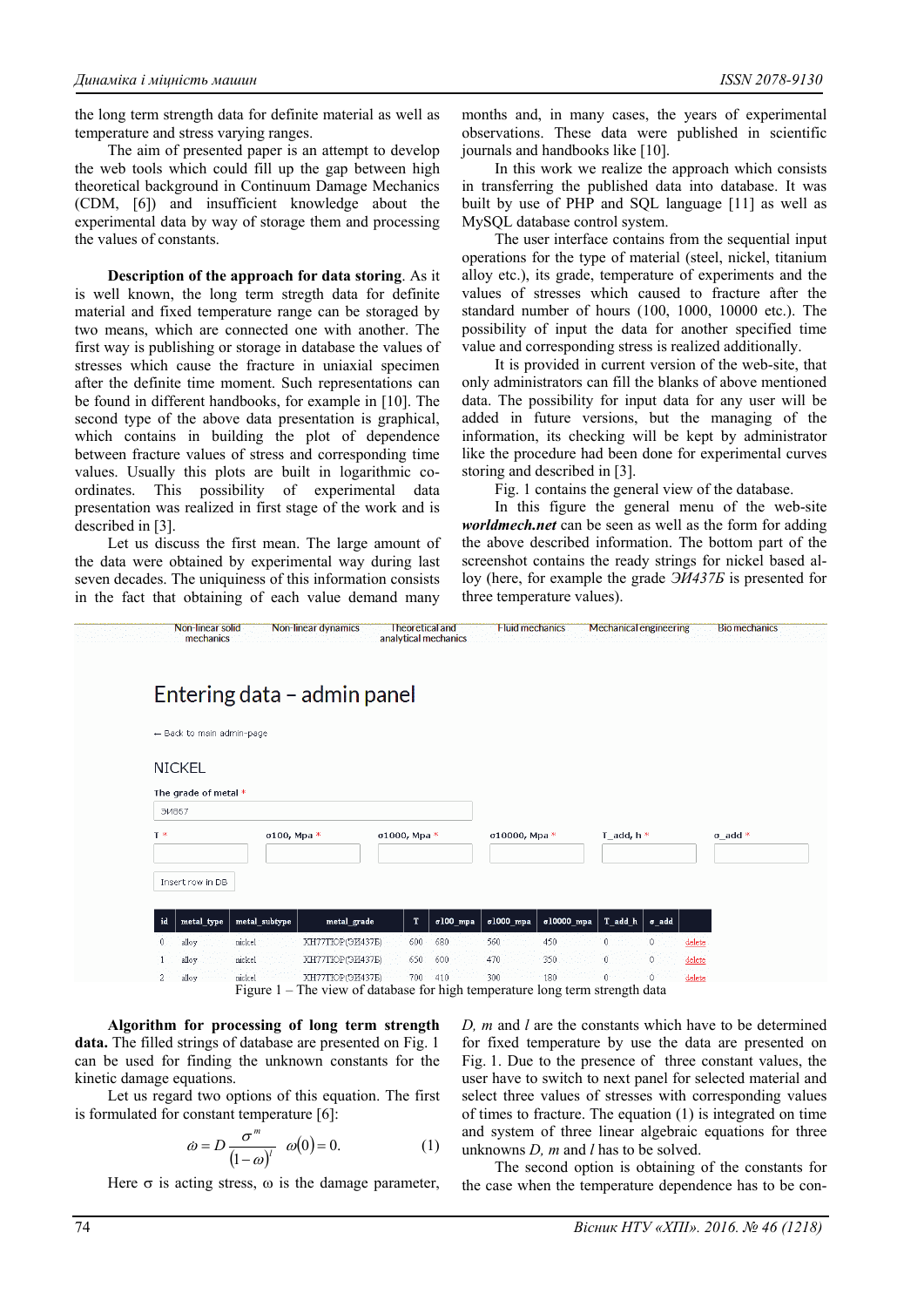sidered in kinetic damage equation. The modified law can be presented as follows [6]:

$$
\omega = d \frac{\sigma^m}{(1-\omega)^l} \exp(-\overline{Q}/T) \quad \omega(0) = 0, \tag{2}
$$

where  $\overline{O}$  presents the product of creep damage energy activation on the value of the universal gas constant. In using phenomenological approach this value can be determined from experimental data sets. Two values of temperature  $T_1$  and  $T_2$  have to be considered as well as the additional values of total creep strain at the fracture moment *c\** , Norton law [4] creep constants *B, n* and the product of energy of activation on the universal gas constant *Q*. The system of four linear algebraic equations about constants *D, m, l* and  $\overline{Q}$  can be written in the following form:

$$
t_{1*}^{T_1} = \frac{1}{(l+1)D(\sigma_{1*}^{T_1})^m \exp(-\overline{Q}/T_1)};
$$
  
\n
$$
t_{2*}^{T_1} = \frac{1}{(l+1)D(\sigma_{2*}^{T_1})^m \exp(-\overline{Q}/T_1)};
$$
  
\n
$$
t_{4*}^{T_2} = \frac{1}{(l+1)D(\sigma_{4*}^{T_2})^m \exp(-\overline{Q}/T_2)};
$$
  
\n
$$
c_{3*}^{T_1} = \frac{B}{D}(\sigma_{3*}^{T_1})^{n-m} \exp(\frac{-Q+\overline{Q}}{T_1}).
$$
\n(3)

Here the digit in subindexes denotes the number of experimental data set.

For the second mode the sequence of user's actions has to be the following. After the selecting two temperature values it is necessary to select in new window the four long term strength data sets. By special function these data will be processed and the four constants *D, m, l* and  $\overline{O}$  will be determined.

After actions due to first and second options the obtained constant's values have to be written in another database. In this stage it is realized at web-portal 'Handbook of Steels and Alloys' at **s***plav-kharkov.com*.

Let us consider an example in which the constants for equation (1) are found. We regard the nickel based alloy  $\overline{\frac{3H867}{}}$  at  $T = 950 °C$ . The processed data were written into database which is presented on Fig. 2, where the web-site window is presented.



Figure 2 – Database containing creep and long term strength data

User has the possibility of building the plots of dependencies between damage parameter and time obtained by use of damage kinetic equation (1) with determined values of constants. They are:  $D = 5.36 \cdot 10^{-6}$  (MPa<sup>-1</sup>)<sup>-m</sup>/h,  $m = 2.36$ ,  $l = 3.4$ . Now software provides building three curves in one plot, so, it is necessary to input three stress values. For this example they are  $\sigma_1 = 100$  MPa,  $\sigma_2 = 110$ MPa and  $\sigma_3 = 200$  MPa. This plot is situated in another window and is presented on Fig. 3. Here the numbers of curves correspond to the numbers of input stress values.



Figure 3 – Dependencies 'damage parameter versus time' are built in web-application

By analyzing the damage curves and their comparison with long term strength data sets the user can make the conclusion about validity of obtained values of constants. He can return to the procedure and select another data set in negative case as well as use these constants in his numerical simulation in positive.

**Conclusions.** The paper contains the description of the developed web tools for processing of long term strength data. The description of procedures for storing into database the experimental information which contains in a scientific literature is described. These data are used for obtaining the values of constants for damage kinetic equation with scalar damage parameter. The examples of work stages of described algorithm as well as example of graphical representation of damage curves are presented.

The above described web-tool will be useful for engineers and research associates who are working in area of modeling of high temperature properties in materials and structural elements.

### **References:**

**1.** MatWeb. Material Property Data [Электронный ресурс]. – Электрон. текстовые дан. – Режим доступа: http://matweb.com.

**2.** Марочник стали и сплавов [Электронный ресурс]. – Электрон. текстовые дан. – Режим доступа: http://www.splav-kharkov.com.

**3.** *Breslavsky D. V.* Web-application for archiving of creep and long term strength data / *D. V. Breslavsky, O. A. Breslavska, A. S. Khoroshun* // Вісник Національного технічного університету «ХПІ». Динаміка і міцність машин. – Х.: НТУ «ХПІ», 2015. – № 57 (1166). – С. 11-14.

**4.** *Работнов Ю. Н.* Ползучесть элементов конструкций / *Ю. Н. Работнов*. – М.: Наука, 1966. – 752 с.

**5.** *Качанов Л. М.* Основы механики разрушения / *Л. М. Качанов*. – М.: Наука, 1974. – 311 с.

**6.** *Lemaitre J.* Mechanics of solid materials / *J. Lemaitre, J.-L. Chaboche*. – Cambridge: University press, 1994. – 556 p.

**7.** *Murakami S.* Modelling of the coupled effect on plastic damage and creep damage in Nimonic 80A / *S. Murakami,*